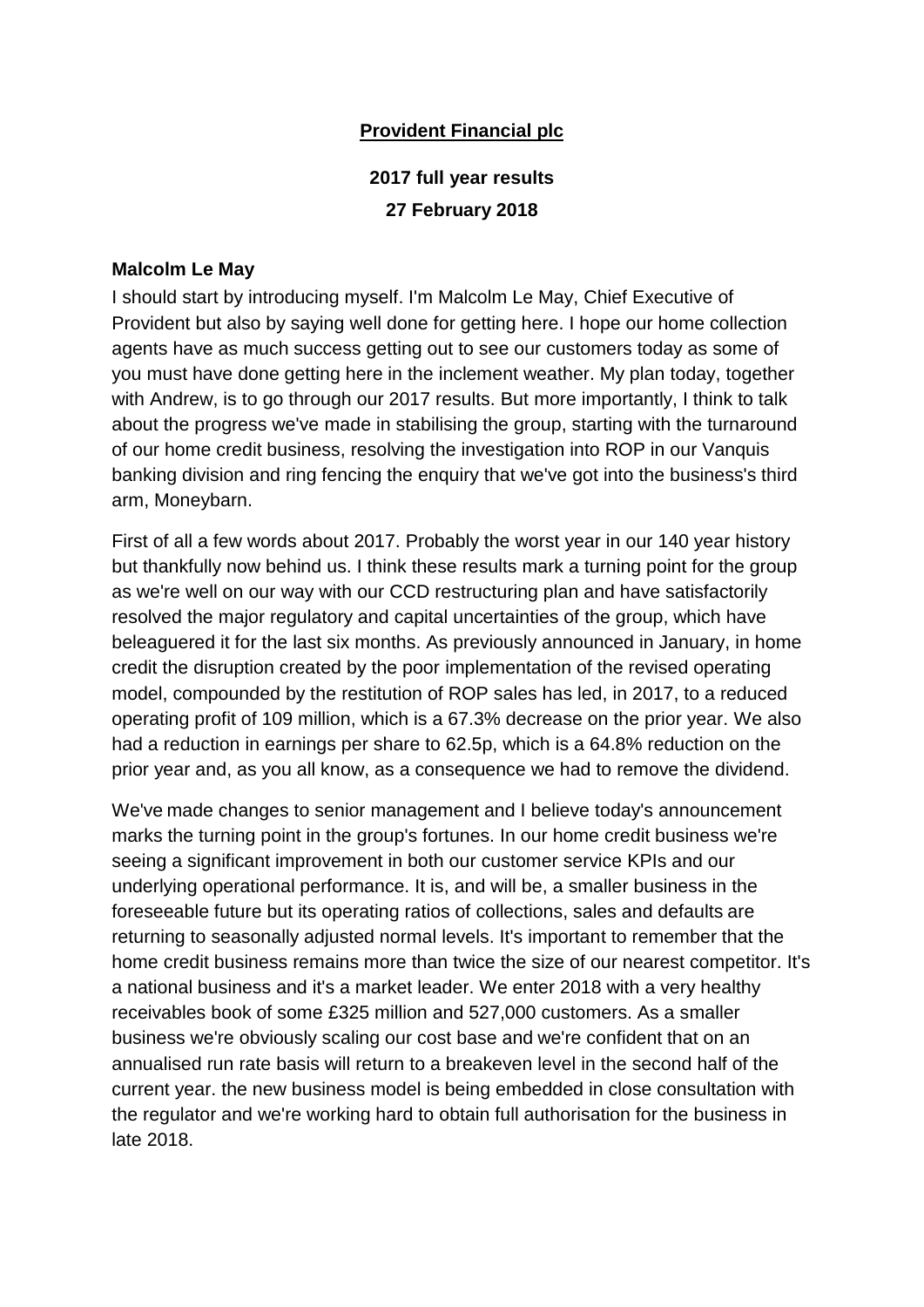Turning to our regulatory difficulties, I'm pleased to announce that we've reached agreement with the FCA in respect of their enquiry into ROP and drawn a clear line in the sand in that regard. I'll go into more detail about this in a second but, in summary, the settlement has led us to provide £172 million which covers restitution for past sales, a conservative estimate for any future claims, some operational costs in implementing the restitution and a small fine payable to the FCA. Importantly, this cost covers the period from 2003, when the product was launched, up until late 2016, when the FCA acknowledges that made the description of interest accrual to ROP clear to all of our customers. Equally importantly is that we've not been asked to withdraw the product and management will evaluate how it might be introduced with FCA blessing in due course. Turning to Moneybarn, we've agreed the parameters of the investigation and we've conservatively provided £20 million to cover what we believe will be all eventualities as this investigation takes its course over the next two years. As a consequence of this, to fund the cost of the settlement of ROP, the provision of any further exposure to Moneybarn in its investigation and to ensure that going forward the group has sufficient capital to meet its current and future needs for both the additional conduct and operational risk and also to maintain the fact that we want to keep our investment grade rating we have today announced a fully underwritten rights issue of £300 million net of expenses. I think it's important to consider two factors in connection with this.

Firstly, the PRA is familiar with the detailed capital position and proposed capital plan, including the rights issue. This has been fully reflected in the board's decision to set the rights issue at a net £300 million level.

Secondly, it's important to note that our leading shareholders, representing well in excess of 50% of our register, have indicated their strong support for this issue.

In addition to resolving the immediate regulatory issues and focusing on resolving our operational challenges of the home credit business we've made a number of significant steps in other areas in recent months. We have strengthened our governance model and I'll go into more detail about this shortly. We've placed much greater emphasis on putting our customer first, which is something I feel we perhaps lost sight of in recent times and, most importantly, we're focused at senior levels of this organisation in fundamentally improving our relationship with the FCA, the PRA and, in Ireland, with the CBI. I believe this is critical to the future welfare of our customers and our businesses in the longer term. We've strengthened the executive leadership of the team. We have a new impetus driven by myself and I'm delighted to say that Chris Gillespie, who we brought back last year on an interim basis, has accepted a full time role as head of the CCD Division. We've appointed an interim CRO, as we previously announced and, more recently, appointed an interim group IT Strategy Director as well as a Head of Communications who will focus our internal and external messaging. Through these changes we are strengthening the governance and controls of the Group and, simultaneously, enhancing inter Group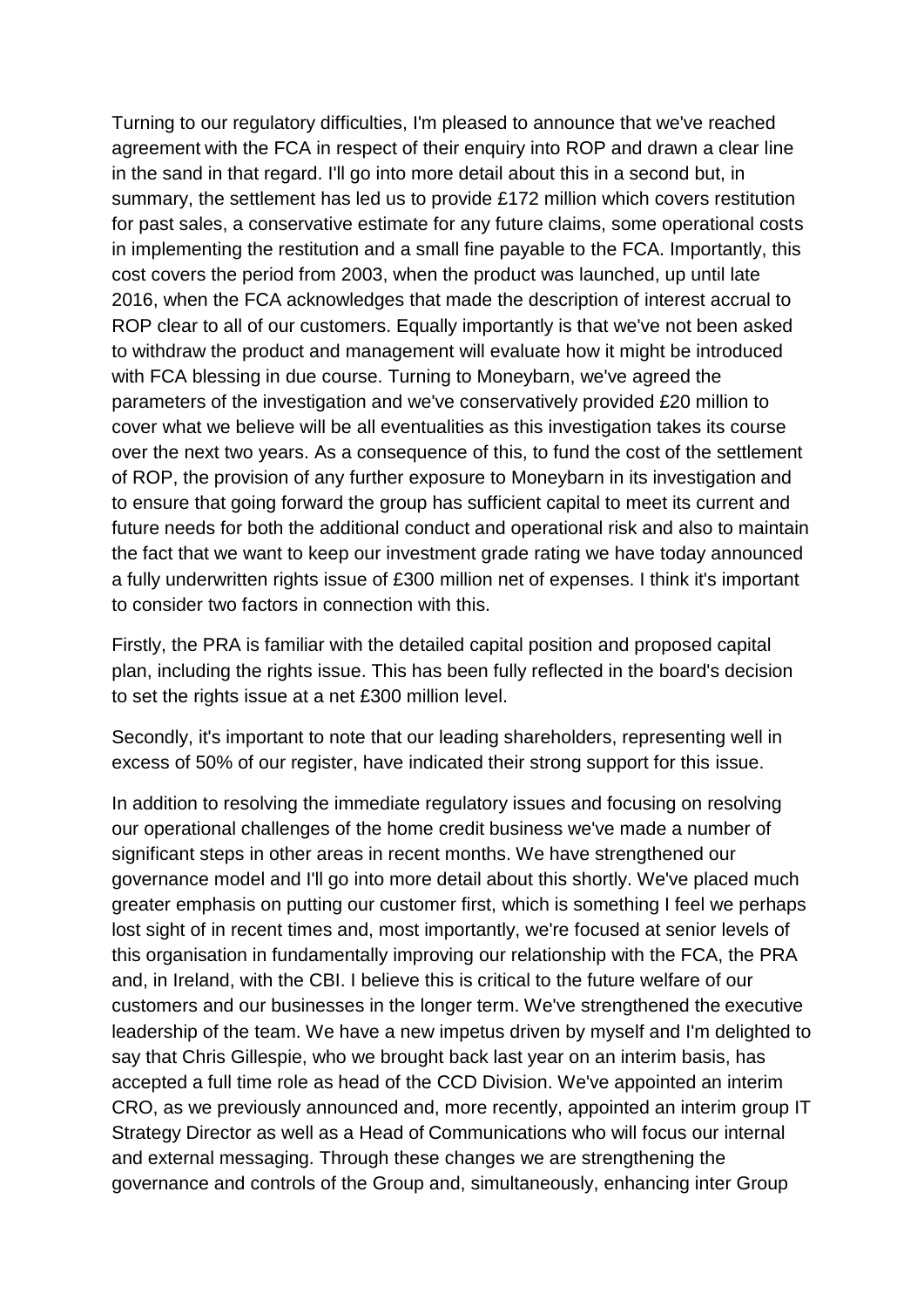initiatives and synergies. I think the strength of our franchise has shone through what was a difficult last year. Going forward we aim to place the regulatory agenda firmly at the forefront of our thinking and behaviour. We believe that our businesses will continue to deliver excellent receivables growth of between 5% and 10% per annum and should produce a return on assets of approximately 10% each year in due course. We have the firm intention in 2019 to adopt a progressive dividend policy, maintaining dividend cover of at least 1.4 times and in 2018 we'll be paying a nominal dividend in the second half of the year. I thought it would be worth spending some time going through, in a little more detail, the regulatory position.

First of all talking about ROP. We've reached an agreed resolution with FCA which we believe draws a clear line in the sand. Their concern centred on the fact that Vanquis did not adequately disclose the potential interest charge when it sold our product ROP. As a result of this we'll adopt a refund programme of sales going back to the product's launch in 2003 and culminating in late 2016 when we wrote to all of our customers. The refund itself will be a combination of a balance adjustment to those customers who we still have, reducing our outstanding receivables and also a cash payment to those, who for various reasons, no longer bank with the Group. We've also set aside a sum in our provision, conservatively to provide for any further claims we may face as a result of increased awareness of our settlement with the FCA. Very importantly, the FCA have not said we must withdraw the product and, as I mentioned earlier, in due course we will review its reintroduction once it's been through our own and indeed the FCA's respective approval processes. I set out on this slide how the provision of £172m has been provided in our accounts and you'll see that in addition to the amounts I've already mentioned the programme to repay customers will cost some 12 million to organise and there is a small fine payable to the FCA of £2 million.

Turning Moneybarn, we have now identified a number of areas where we and the FCA will discuss where the detriment to our customers has occurred in the past. It's very important to stress that these enquires solely relate to past practices and there is no suggestion that, looking forward, these concerns continue to exist. It's equally important to stress that we and the FCA have worked hard to identify what we both believe to be the worst case scenario that may result from the investigation and, as a consequence of that, we have made a provision in our accounts for £20 million. This number was included in the capital plan that we submitted to the PRA and I'm afraid, as the way of these things, it will probably take another 24 months for this investigation to run its course. However, we will work collaboratively with the FCA to resolve matters as quickly as possible and also to demonstrate how we should behave with our regulator. Turning briefly now to our broader relationship with the regulator. Since becoming CEO it's been very clear to me that the Group's relationship with the FCA in particular and, to some extent, the PRA has needed improvement. I think this is both necessary and sensible if we're going to provide the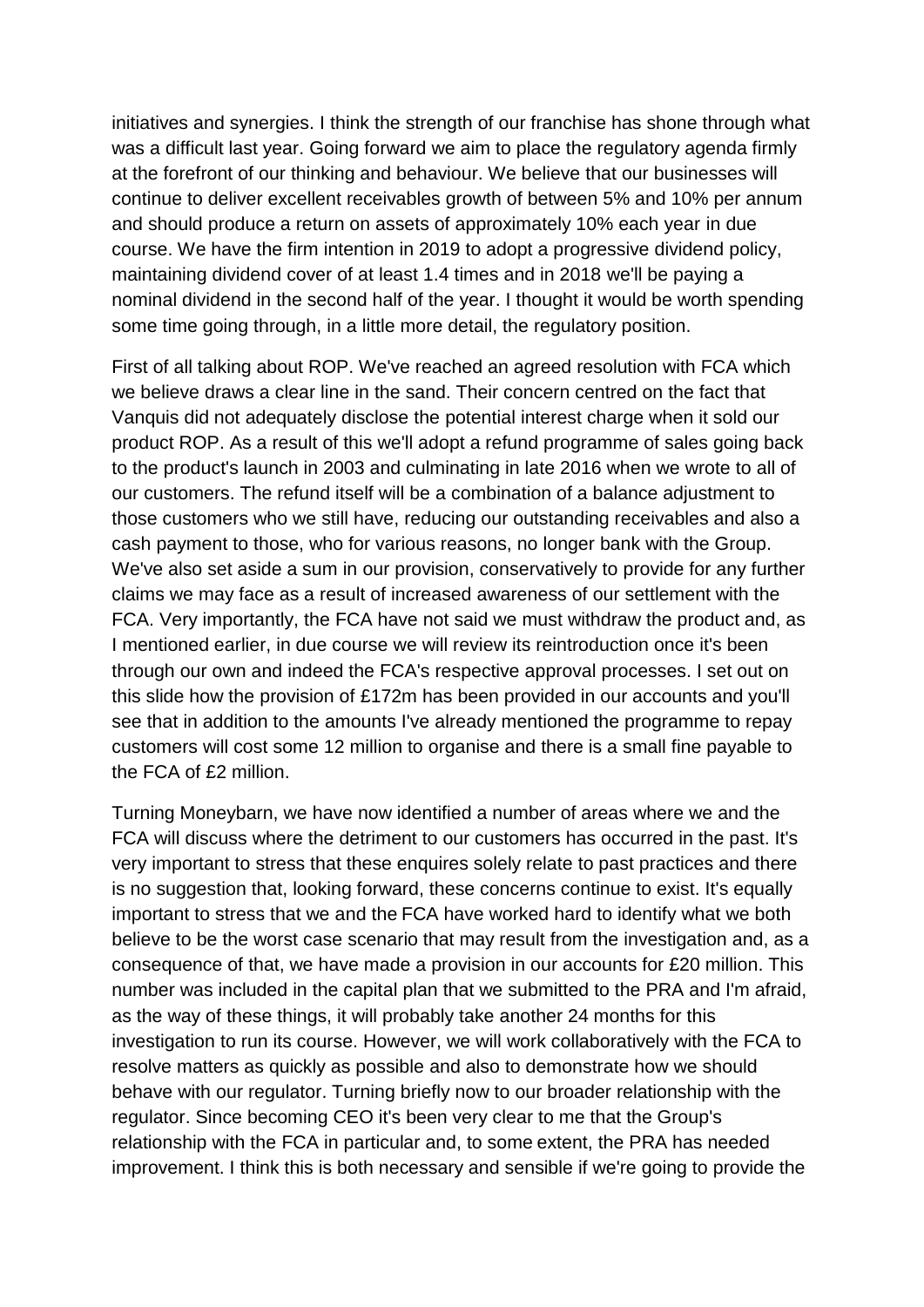best outcomes for our customers and indeed our investors. It's unwise to behave otherwise.

Since my appointment I've been holding weekly calls with the FCA and these conversations have been both constructive and helpful and, indeed, I think the speed of the resolution of the ROP enquiry and the Moneybarn book-ending bears testament to this. However, building a relationship is not a quick fix and I think because of the nature of our customer base across all of our divisions it's imperative that we build on our relationship both to ensure that we lift the enhanced supervision that the group is naturally under but also to move forward to obtain full authorisation in our CCD division.

Furthermore, we and others in our segment in the financial services industry will be addressing a number of FCA led reviews around affordability and persistent debt, something I might add which is just not restricted to the sub prime sector and I firmly believe that, as market leader in our segment, it's only right that we set an example to others in the sector and lead from the front. I'll now hand over to Andrew, who'll put some flesh on the bones around the results, talk a bit about the rights issue and also about the Group's result and capital position. Thanks Andrew.

# **Andrew Fisher, CFO**

Morning everybody. So, here's a summary of the Group results. For Vanquis Bank and Moneybarn the reported profits are consistent with consensus and that's a consensus that hasn't changed very much over the past year. in fact both businesses have booked record volumes of new business, notwithstanding that we've tightened underwriting a little through the second half of 2017 and the most important message to take away is that the franchises of these businesses have been protected through a very difficult period and that is testament to the quality of the leadership in those businesses. As we said, in January CCD has come in towards the top end of the guidance provided in August, the loss of £119 million comprises £114 for the home credit business and £5 million for Satsuma. The adjusted Group profit before tax of £119 million is stated before an exceptional charge of £225 million, which I'll step through now before providing more commentary on the trading and the home credit turnaround.

As Malcolm explained, the ROP settlement relates to interest and ROP applied to customers' accounts from the start of the business in 2003 through to December 2016 when we wrote to all ROP customers, setting out in detail the costs and the benefits of the product. It's very important to understand that this is a proactive remediation of all affected customers on a basis agreed with the FCA and the Vanquis Bank has the necessary customer records to allow it to remediate in this way. The total estimated cost of the settlement amounts to £172 million and has been booked as a post balance sheet adjustment vent in the 2017 financial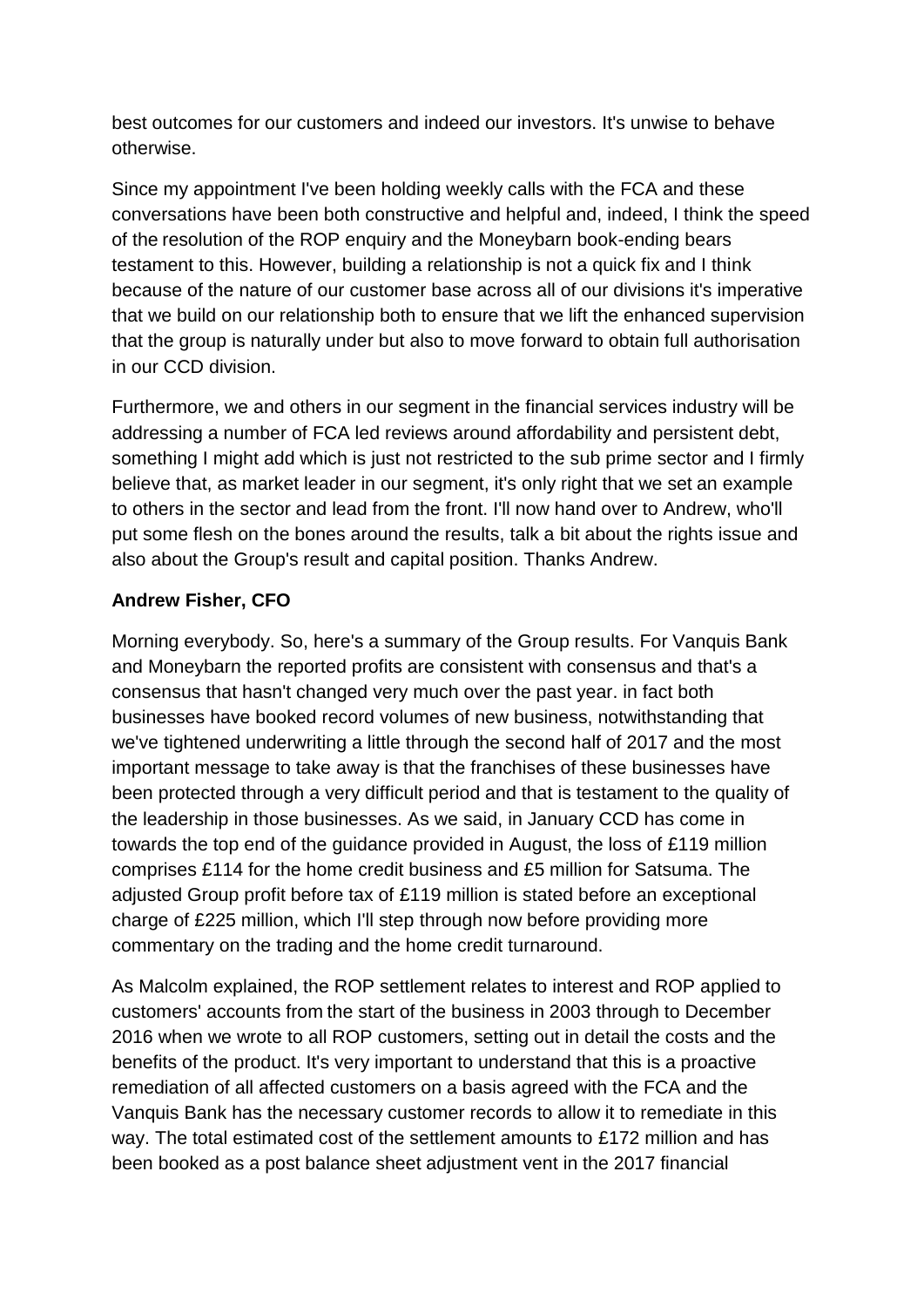statements. The settlement includes net balance reductions to existing customers of £75.4 million, which comprises a gross balance reduction of just over £90 million, which is applied to customers' accounts less related impairment provisions of £14.7 million held by Vanquis against those balances. The settlement also includes provisions of £96.7 million in total. This includes cash settlements of £51.7 million to past or current ROP customers whose accounts have no outstanding balance or would be in credit as a result of the refund. You can see that a provision of £31 million has been made for the potential forward flow of ROP related complaints. Let's be very clear that we believe this to be a very prudent estimate of the elevated flow of ROP related complaints that might arise from the adverse publicity surrounding the settlement and the customer contact programme associated with refunding interest to customers. It's also the amount included in the Group's capital plan with which the PRA are familiar.

What it is not is an amount set aside for any other systemic issues since there are none that have arisen from this investigation. To let you frame this provision let me give you a couple of data points. The first is that the level of ROP related complaints ran at a monthly cost of around £200,000 per month through the first half of 2017. In our August announcement the ROP investigation became public and since that time the monthly cost has risen to £500,000 per month or £6 million per annum. So you can see that the provision we have made is based on a much higher propensity of customers to complain than we have experienced. It also assumes a much higher upheld rate. The cost of administering the redressed programme to a population of over a million customers is estimated at £12.3 million and will take several months to execute and the fine levied by the FCA is just under £2 million. The scope of the FCA investigation into Moneybarn is defined, which means that we're in a position to make a prudent estimate of the potential redress amount to £20 million. This amount has also been captured in the Group's capital plan, with which the PRA are familiar. It comprises £12.1 million of balance reductions reflected against receivables and £7.9 million of provisions mainly for cash redress. It's also important to note that the investigation is mainly backwards looking into redress that may arise in relation to specific affordability, forbearance and termination practices that Moneybarn has adjusted over the last 12 to 18 months. CCD has incurred exceptional costs of £32.5 million in 2017 in respect of the migration to the new home credit operating model. It comprises redundancy, retention, training and consultancy costs. The costs have increased from £21.6 million at the half year due to further redundancies and other costs associated with the implementation of the recovery plan in the second half of the year. I've set out the tax impact of the exceptional items in the far right column on this slide. You will see there's actually a tax charge of £5.9 million in respect of the costs of the ROP settlement. This is because tax relief is not available in respect of the ROP redressed costs paid by Vanquis Bank and the fines payable by both Vanquis Bank and Moneybarn are not tax allowable either. In addition, 10% of Vanquis Bank's ROP redress costs are treated as taxable income and subject to tax.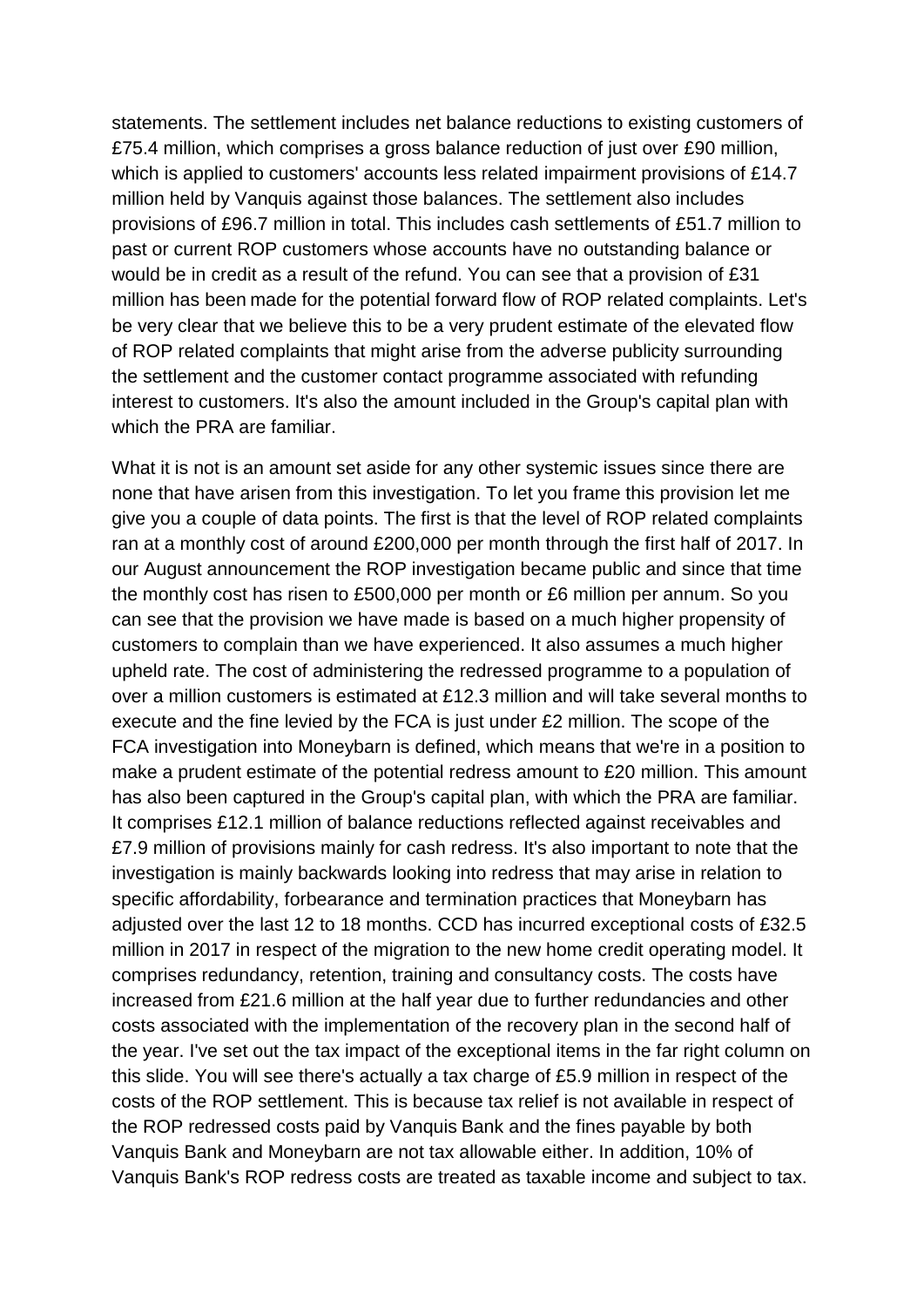So turning now to the businesses. Vanquis Banks delivered and adjusted profit before tax of 206 million, up about a percent or so on 2016. The modest increase in profits reflects three factors, which we've previously flagged. First, the impact of a more stable delinquency performance compared with the improving profile in the first nine months of 2016. Secondly, the reduction in ROP income following the voluntary suspension of sales in April 2016 and thirdly, an additional year on year investment of approximately £12 million to support business development in the medium term growth potential of the business. New credit card bookings of 437,000 were up 7.6% last year, benefiting from the actions put in place during the second half of 2016 to develop the credit card proposition and enhance distribution. In particular, the Chrome near prime credit card continues to gain good traction. As we reported in the trading update in January, fourth quarter new customer bookings of 93,000 were weaker than the same period in 2016. This resulted from the tighter underwriting implemented in the third quarter of the year, reducing new booking volumes by something like 10% and the reduction in the volumes delivered by the Argos partnership due to their decision, under Sainsbury's ownership, to exit the partnership arrangement in early 2018 and to take all of their card issuing activities in-house. The tightening of underwriting, to remind you, in the third quarter was a prudent measure against the backdrop of a potential weakening in the macro picture in the UK rather than a direct response to anything observable in our own delinquency data. The growth in new customer numbers together with a credit line increase programme to good quality established customers has delivered year on year customer growth of 11.3% and receivables growth of 14.6%. The annualised risk adjusted margin has moderated from 32.2 to 30.2% during 2017. This reflects a reduction in the revenue yield due to some further decline in the penetration of ROP and some moderation in the interest yield from the changing mix of business and specifically the success of the Chrome near prime card. We'd expect the same influences to result in some further moderation in the risk adjusted margin in 2018. Now 2018 will see Vanquis adapting to the changes in regulation arising from the FCA's credit card market study and, specifically, the new rules on persistent debt and also their proposals arising from their review of credit worthiness in consumer credit, which will call for more exacting affordability checking for higher risk customers. The impact of these changes, together with the tightening of the underwriting I've already mentioned, is to dampen down to a degree the on-boarding of new customers and the CLI programme. So the receivables growth of at least 10% or so that you have expected from new customer volumes and the momentum from the CLI programme to customers booked in 2017 and in earlier years will be largely flattened.

CCD has reported an adjusted loss of £119 million comprising that £114 loss in home credit and £5m in Satsuma. The loss in Satsuma was higher than our original internal plan, reflecting the very strong growth of the monthly product during 2017, which you might recall was introduced towards the end of 2016. As a result, we did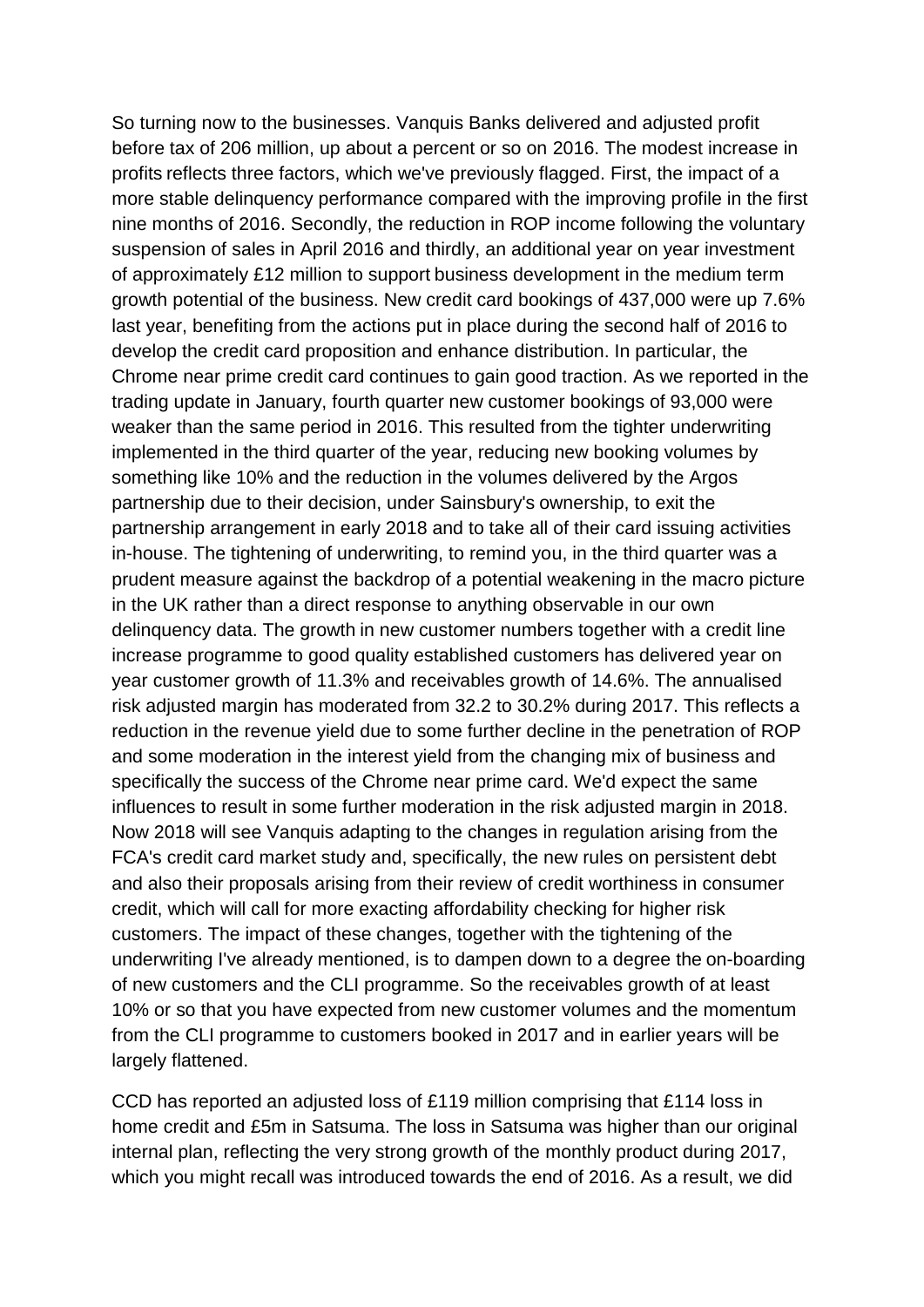pick up modestly higher rate of impairment before tightening underwriting in the fourth quarter. Customer numbers and receivables in Satsuma show growth of 44% and 97% respectively and the strong momentum has continued into early 2018, not withstanding the tightening of underwriting. I'll now update you on the progress of the home credit recovery plan. The drive of the home credit business under Chris Gillespie's leadership to reconnect with as many customers as possible following the very poorly executed transition to the new operating model resulted in a good performance through the critical fourth quarter. As a result the business ended the year with an active customer base of 527,000 and receivables of £352 million, which is entirely consistent with the recovery plan drawn up by Chris. The progress is illustrated by the upper chart that you can see here. The blue bars show the progressive improvement in the collections' performance of the home credit business. The measures implemented by Chris to put spans of control back to where they were historically, deploy the technology based tools to allow CEMS and local management the flexibility to manage activity and allocate resources to meet customer needs have all contributed to this success.

Collections performance does display seasonality and strengthens in November and December, so what matters is relative performance. Where we got to by December was that the gap had narrowed to about 12% versus the collections performance of around 90% in December 2016. This has narrowed further in early 2018 and the recovery plan calls for more of the same through 2018 with full normalisation in early 2019. The grey bar on the chart shows the receivables trend. You can see the very sharp reduction from July through September, largely related to the impairment of customer balances where we failed to reconnect. Very importantly, the books show growth from 320 million at the end of October to 352 million at the year end, which is the reemergence of the seasonality we would expect to see and is consistent with the stabilisation of the business. Similarly, the customer count increased from around 500,000 coming into the fourth quarter to 527,000 at the year end. Now the accounting policy of fully impairing loans if no payment has been made over a 12 week period is illustrated, very starkly, in the quarterly profits profile set out in the lower chart. The switch to the new operating model was in early July and the impairment of customers with whom we failed to reconnect was taken in the third quarter and is behind us. The other really important point to note about the customer base and the receivables being in line with the recovery plan coming into 2018 is that the measures required to right-size the cost base and, in due course, return the business to profitability were based on hitting that plan. In other words, the cost reduction plan announced in January is fit for purpose. The plan involves a rationalisation of the central support functions which is subject to workforce consultation and is expected to result in approximately 90 redundancies. In addition, the business expects to secure significant improvements in the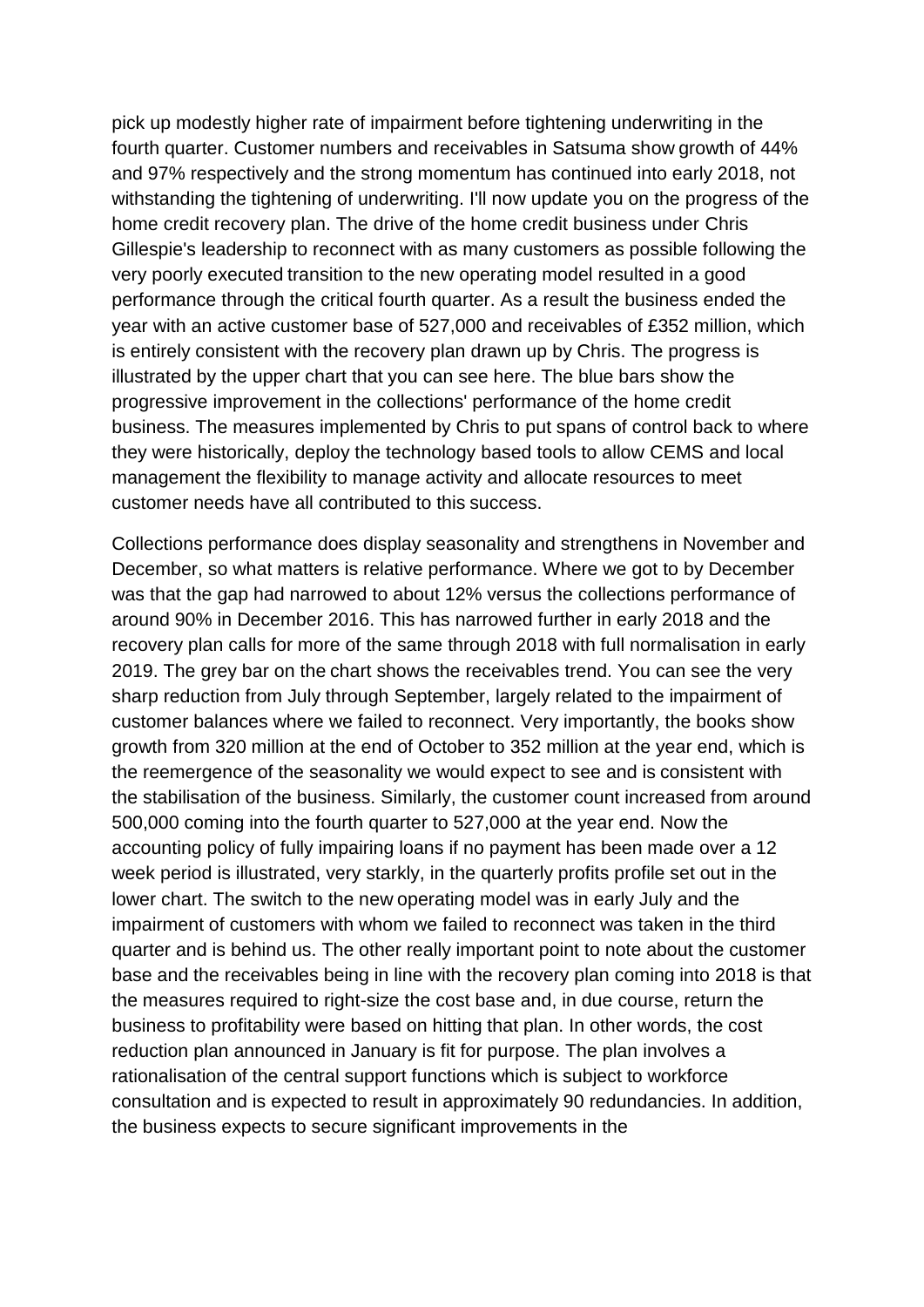effectiveness and efficiency of the field organisation as the new business model continues to be embedded. At the same time, customer facing resources being managed very carefully in order to ensure that further improvements in customer service are delivered. The measures taken on cost, which will run into the second quarter, together with the ongoing improvement in collections performance are expected to result in the home credit business moving to a breakeven position on an annualised run rate basis during the second half of 2018.

It is encouraging to report that the collections performance through the early weeks of 2018 up to today's snow, at least, is very satisfactory and firmly in line with the recovery plan. One very important conclusion to draw from this is that it confirms that the quality of lending in the busy fourth quarter of last year was sound and when you stand back from all of this, the progress Chris has made is beginning to prove that whilst there is still some way to go the new operating model is capable of delivering good customer outcomes in a manner appropriate to the current regulatory backdrop as well as satisfactory performance metrics. There is no structural block to it doing so.

The other observation is that Provident Home Credit, as Malcolm mentioned, remains the largest player in the market, with a national footprint and a strong franchise. Moneybarn results: Moneybarn delivered a 9.6% increase in adjusted profits to 34.1 million in 2017. Extensions of both the product offering and distribution channels together with the further service enhancements to intermediaries has generated growth in new business volumes of approximately 17%. As a result, customer numbers were 50,000 at the end of the year, showing year on year growth of 22% and receivables of 376 million, showing year on year growth of 26.5%. The annualised risk adjusted margin is moderated from 24.1% to 21.8% during 2017, reflecting additional impairment associated with a step up in new business volumes and the flow through of impairment from higher risk categories of business prior to the tightening of the underwriting in the second quarter, which will have dealt with that issue.

Let's move to the rights issue.

The Group's capital position at the 31st December 2017 has been significantly depleted as a result of booking the provisions to cover the estimated cost of resolving the ROP and Moneybarn investigations. As a result, the Group requires a rights issue of £300 million net of expenses to ensure that Vanquis Bank and the Group have sufficient regulatory capital. This includes what I've described as balance sheet strengthening of £108 million, the main component of which is the additional capital requirement of £96 million in respect of conduct and operational risks. These capital allocations are included in the capital plan, with which the the PRA are familiar. At the same time we fully expect to achieve the other key objective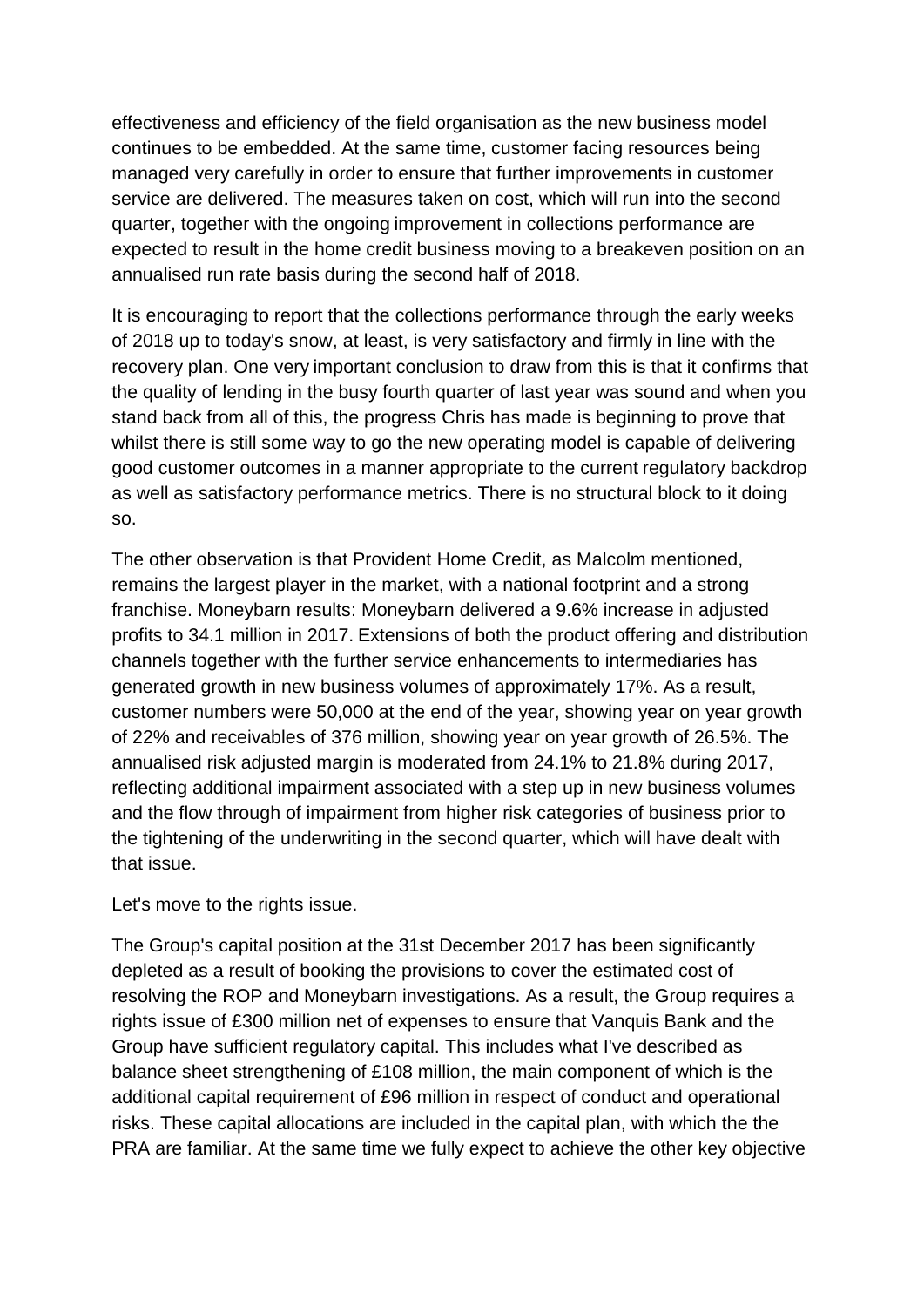of the capital raised, which is to reestablish normal access to bank and debt capital markets and to seek to maintain the Group's investment grade rating from Fitch in due course. I'm very pleased to report that all of the Group's lending banks have been supportive through this difficult period, as well as M&G who've been long standing lenders to Provident Financial. Accordingly, the Group has obtained amendments to certain financial covenants from the lending banks and M&G to provide appropriate headroom. Specifically, the net worth covenant has been temporarily reduced from £400 million to £375 million at the 31st December 2017 and 31st March 2018. The net worth excluding Vanquis covenant has been temporarily reduced from 155 million to £100 million at 31st December 2017 and 31st March 2018. These relaxations accommodate the provisions booked in the 31st December 2017 balance sheet through to the receipt of the right proceeds anticipated in April. The interest cover covenant has been temporarily reduced from 2.0 times to 1.25 times for the 12 months ending 31st March and the 30th June 2018. This accommodates the heavy loss incurred by CCD in the third quarter of 2017.

Here are the terms of the rights issue. This was updated overnight as you might well imagine. It illustrates the impact of earnings per share and also sets out the timetable through to settlement. I'll leave you to work through the maths, which is relatively straightforward and make just two observations. First of all the discount of 33.7% to the theoretical ex rights price is consistent with the better end of the range of discounts on recent rights issues. Secondly, the rights issue, as you might expect, is fully underwritten by Barclays and JP Morgan Cazenove. Now a more detailed look at regulatory capital. This table sets out the Group's rate cap position prior to the estimated costs of the FCA settlements, after the FCA settlements and, on a proforma basis, following the rights issue. Now the reason I'm going to step you through this is because regulatory capital, as opposed to financial gearing, is now the main detriment of the group's capital structure. The key numbers to focus on are the common equity tier one ratio and the Group's capital requirement.

The CET1 ratio is the Group's regulatory capital as a percentage of risk weighted assets. Regulatory capital is derived in the table as the Group's reported net assets excluding the pension asset, goodwill and intangible assets. Risk weighted assets are largely determined by the Group's receivables, which carry an average risk weighting of around 80% of the carrying value. You can see that following the rights issue proforma regulatory capital is £608 million, representing a CET1 ratio of 28.7%. The Group's minimum capital requirement is 25.5%. This comprises the Group's total capital requirement of 22%, as expected to be set by the PRA plus 3.5%, reflecting the fully loaded capital conservation buffer of 2.5% and a counter cyclical buffer of 1% that will be required with effect from 1st January 2019, so this is the forward looking measure. The Group's proforma CET1 ratio of 28.7% exceeds the fully loaded capital requirement by 3.2% of risk weighted assets, which means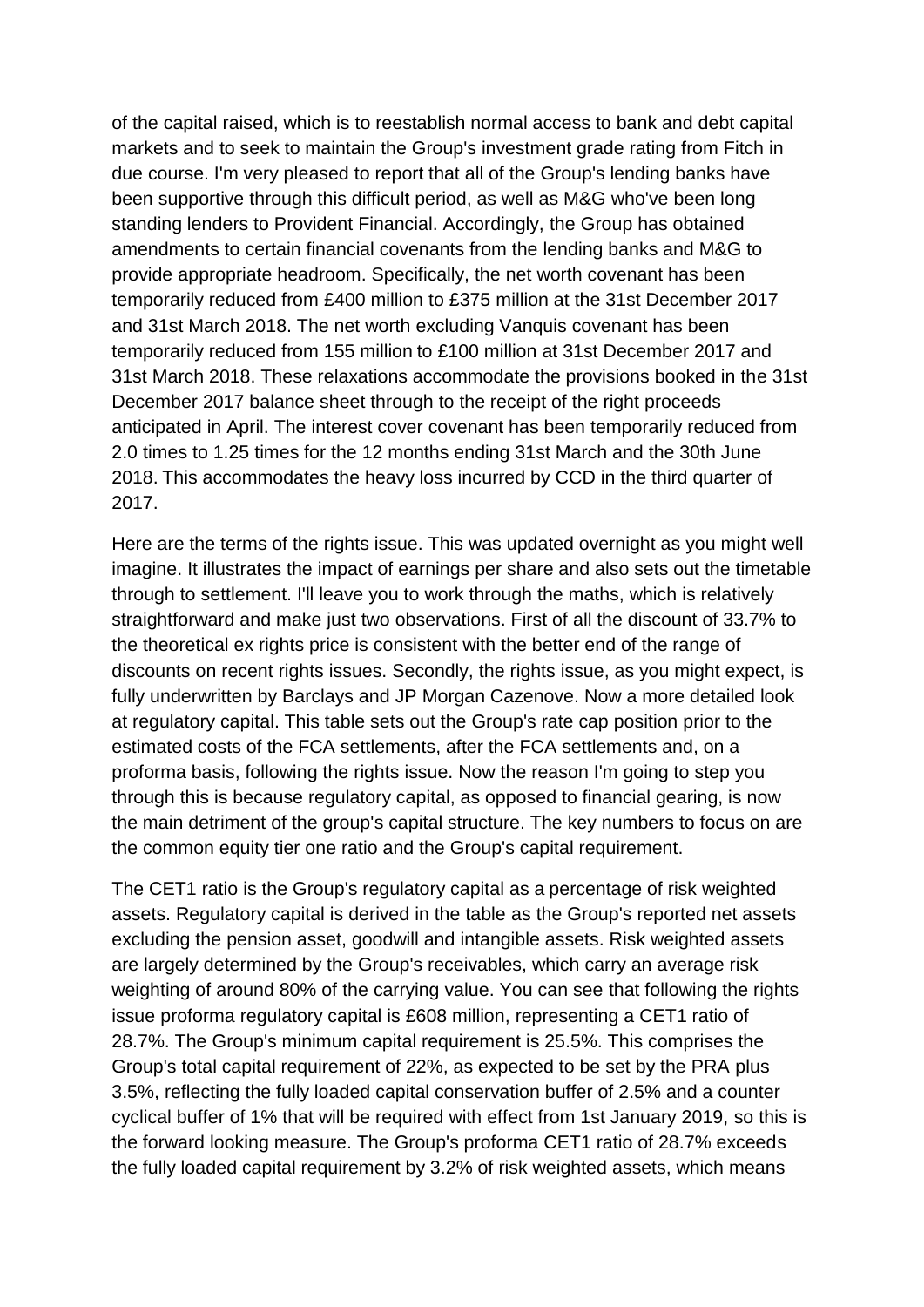the Group will be carrying surplus regulatory capital of around £70 million. This is expected to increase to just over £100 million by the end of 2018 and that's due to capital generation exceeding the nominal dividend payable in respect of 2018. This would then be in line with the quantum of surplus capital held in the past.

Now there's clearly been a significant increase in the group's capital requirement. Previously our capital requirement was 17.1% and our CET ratio was around 22%, reflecting surplus capital of 5% of risk weighted assets or a little over £100 million. The capital requirement 17.1% has now risen to a fully loaded ratio of 25.5% or by 8.4%. Of that increase 1.6% is the known increase in the CRD four buffers and 6.8% is largely attributable to that increase in the amount of capital allocated to conduct and operational risk of £96 million. On to funding and liquidity. So following the proposed rights issue you won't see any major changes to the Group's funding strategy. We'll continue to ensure the security of our funding through maintaining facilities to meet contractual maturities and growth over at least the next 12 month period and following the rights issue the group will be funded through to May 2020, when the £450 million syndicated revolving credit facility matures. As I mentioned earlier, an important objective of the rights issue is to re-establish access to the bank and debt capital markets, which we are confident we will and to secure investment grade status in due course.

Funding will continue to be provided through the three main sources with which you've been familiar in the past. Firstly, we'll maintain the syndicated revolving bank facilities with the lending banks who've continued to support us. Secondly, we'll reaccess market funding, including retail bonds, institutional bonds and private placements and, thirdly, Vanquis Bank has access to retail deposits, which has remained undisturbed over recent months. Furthermore, we plan to fully ring fence Vanquis Bank to become fully funded with retail deposits in the short to medium term. In that context we hae arranged a bridge facility of £85 million with Barclays Bank and JP Morgan Securities. The purpose of the funds is to enable PFG to replace the £85 million of undrawn inter-company facility available to Vanquis Bank with a term loan. Accordingly, Vanquis Bank will hold £85 million of additional liquid resources. The term loan will in due course be repaid, thereby ring fencing Vanquis Bank's funding. This accelerates the course we were on anyhow. It's important to both the PRA who want to see a ring fenced Vanquis Bank eliminate reliance on Provident Financial Group and also the PFG's lending banks, who do not benefit from an upstream guarantee from Vanquis Bank. Finally, we do have a firm intention to actively consider funding options following the completion of the proposed rights issue. As you know, our next major maturity is the £250 million senior bond in October 2019. So, here's the proforma funding position of the Group. At 31 December 2017 the Group had headroom on committed facilities of £66 million, cash deposits of £34 million. So a total of £100 million. Vanquis Bank had capacity to take retail deposits and thereby repay its inter company loan at that point from PFG,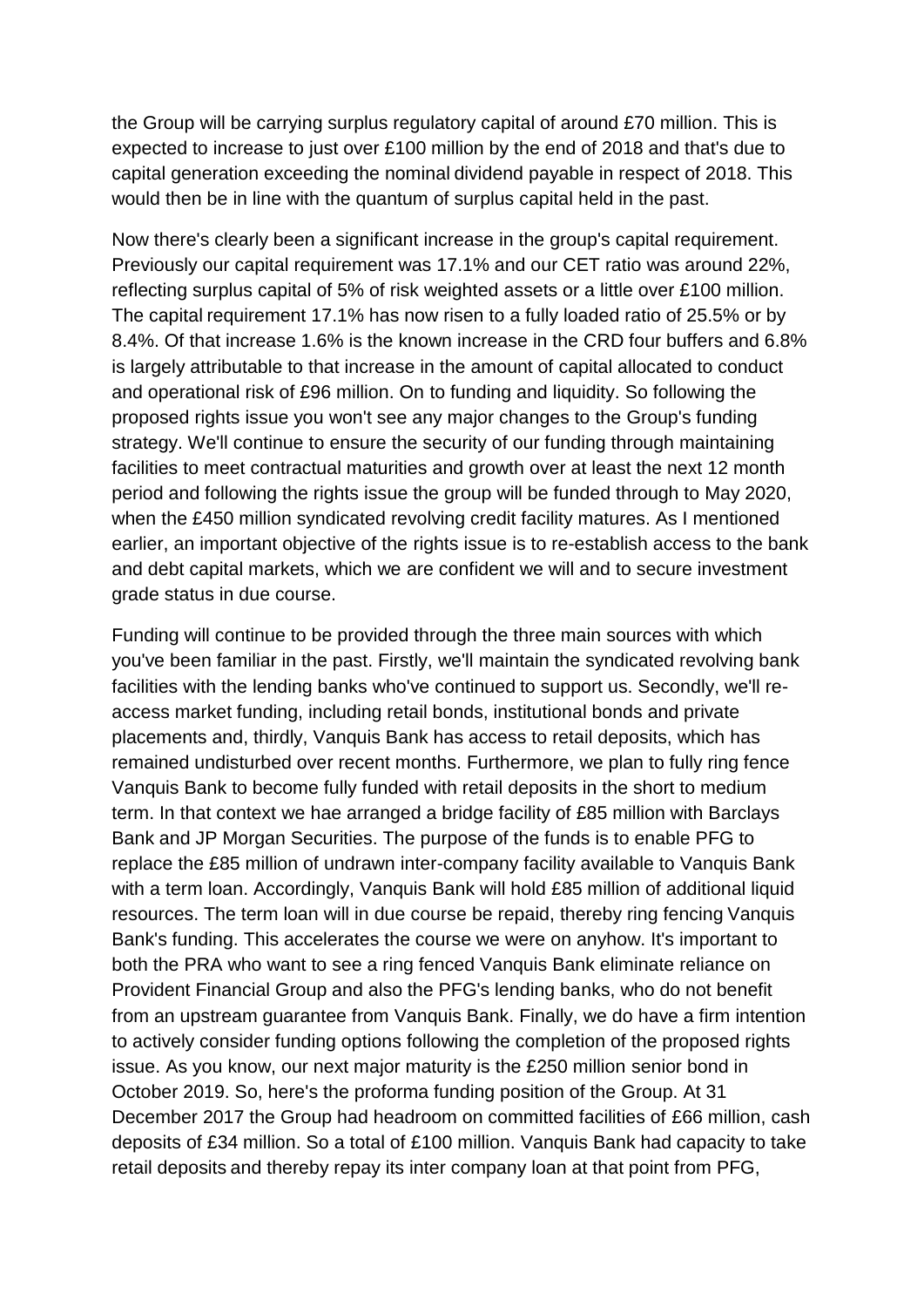amounting to £77 million. So the Group's total funding capacity was £177 million. You can see that the bridge facility of £85 million increases borrowings in PFG and once advanced to Vanquis Bank to satisfy the undrawn element of the inter company facility increases the inter company loan on a proforma basis to £162 million, which it plans to repay in due course.

Of the net rights proceeds of £300 million, £50 million is required as an equity injection into Vanquis Bank to restore its regulatory capital headroom. £85 million will be applied to repay the bridge facility with the remaining £165 million adding to PFG's funding headroom. So, as a result, the headroom on committed facilities increases to £231 million and the Group's overall funding capacity increases to £427 million. Mathematically of course this would be sufficient to fund growth and meet contractual debt maturities right through to May 2020. This is the Group's balance sheet at the end of 2017 on an IFRS 39 basis.

In the table you can see the estimated costs of the FCA settlements. Customer redresses through the balance reductions of £87.5 has been shown as an adjustment against receivables of course with the remaining estimated costs of the investigations of £104.6 million booked as a provision. As a result of these adjustments the Group's gearing ratio would increase from 3.0 times to 4.3 times. On a proforma basis the rights issue proceeds of 300 million will be applied to reduce the Group's borrowings by £165 million, as I described, with the remaining £135 million being added Vanquis Bank's liquid resources, being the £85 million increase in the term long from PFG and the £50 million equity injection into Vanquis Bank from the rights proceeds. This reduces proforma gearing to 2.2 times.

The target financial model most of you will recognise at least the shape of this slide, which sets out the congruence between our growth, capital requirements and dividend policy. Our plans indicate that the Group can deliver a target ROA of around 10% once the home credit business has moved back to profitability.

Of course you've seen that Vanquis Bank and Moneybarn delivered ROAs of between 11% and 12% in 2017. This remains an attractive rate of return and, with modest leverage, would deliver a return on capital of around 25%. Each of our businesses are market leaders with strong franchises. We believe the Group can therefore deliver sustainable receivables growth of up to 10% through the cycle. So, combining our returns and growth plans with the requirement to maintain a CET1 ratio of at least 25.5% dictates dividend cover of 1.4 times once the home credit business returns to profitability. We aim to pay a notional dividend for the 2018 financial year before adopting a progressive dividend in line with this policy from the 2019 financial year. thank you very much. I'll hand you back to Malcolm.

Thanks Andrew. So I hope we've demonstrated that 2017, is now behind us and we start 2018 well capitalised but with more work to do in CCD but, more fundamentally,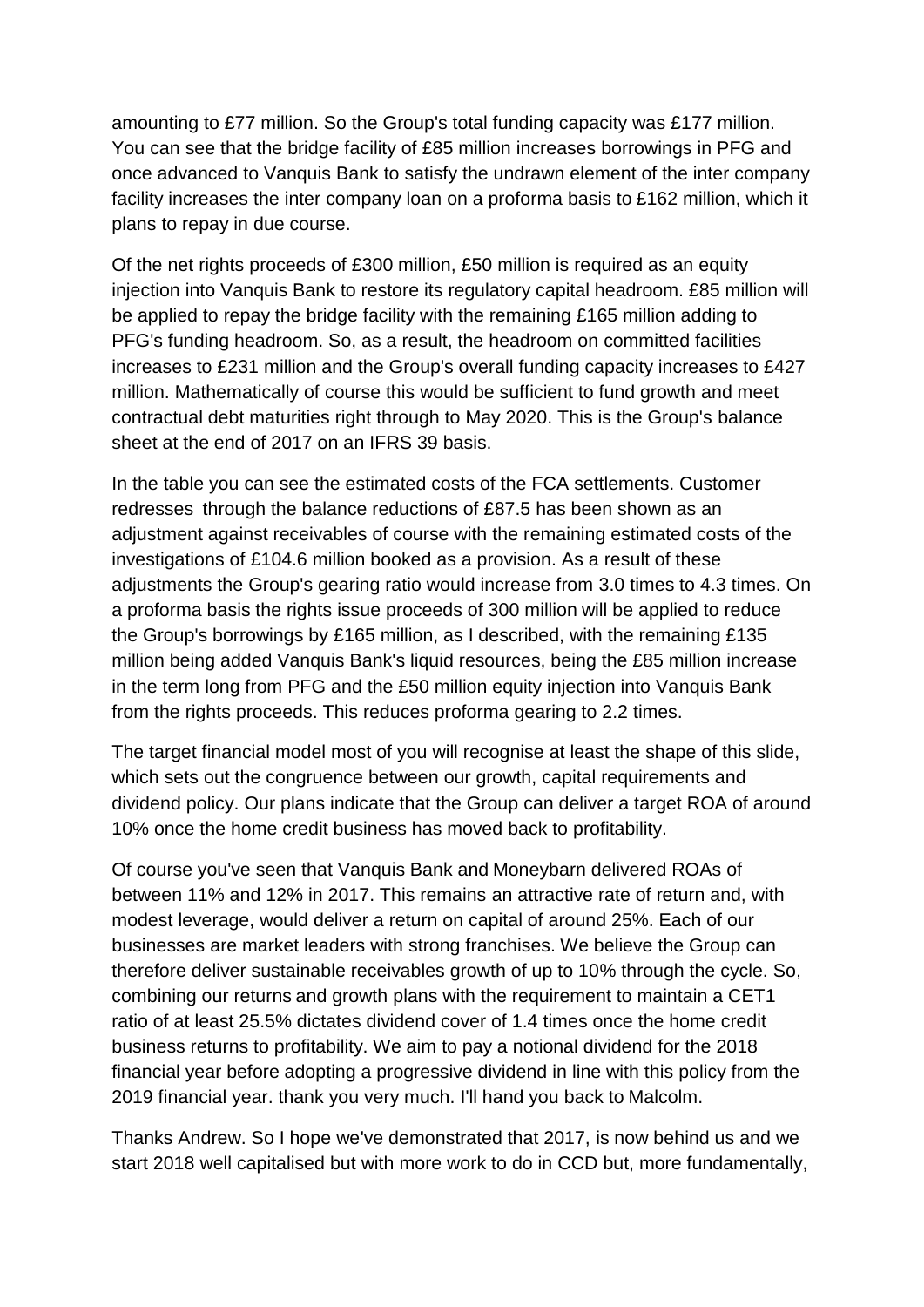with three very strong market leading businesses. I wanted to say a few more words, if I may, about our governance and culture. As you know, I was appointed CEO in February this year after an extensive search. I'd previously assumed the role of Executive Chairman, following the tragic death of my predecessor, Manjit Wolstenholme, and I hope you'll take time to read the fitting tribute we've written to her in the Annual Report. We're actively pursuing a search to appoint a new external Chairman and this will be announced in due course.

Since my appointment we've already held a meeting of all the divisional senior managers to reconfirm what we see as our clear purpose, vision, mission and values. This is firmly centred on putting our customers first and helping them on a financial journey to a better place. This is perhaps something, as I mentioned earlier, we've lost sight of in recent years. I have established a wider Group Executive Committee. Historically the group interface was conducted through a series of bilateral conversations with divisional heads and I think that was suboptimal and not particularly well controlled. The new Group Executive Committee will focus on achieving the best customer outcomes, sharing common challenges, reacting to regulatory developments over all of our businesses and overall providing a better control environment. This process is well underway and will involve the creation of new more centralised group oversight in a number of areas, such as finance, risk, IT, procurement, HR and communications. I believe this is being welcomed by our regulators.

In addition to the new central functions we'll be appointing, as I've mentioned, a new external Chairman and two new Non Executive Directors as existing members of the board roll off, having served their time under the combined code. It's likely that in addition to being first rate Non Executive Directors we'll focus on skills in consumer finance, credit and understanding our customer base. The latter NED is likely to chair a new Board committee that I've agreed to establish, focusing on the customer, our culture and ethics.

Our Group strategy is all about maintaining and expanding our leading market position in the sector. As I've said, all of our businesses are already market leaders in this market, which covers some 10 to 12 million people in the United Kingdom and Ireland. This represents approximately 25% of the adult population and we already have something of the order of 2.7 million customers. All of our customers need credit, both doorstep lending, digital payment capability and sensibly structured loans. Our Group strategy is predicated simply on serving these customers. Vanquis Bank will continue to maintain its leading position in credit cards. Under Chris Sweeney our head, it's already expanding our offering through the credit spectrum and making good progress both with its traditional credit card offering and the more recently introduced Chrome product. It will roll out its instalment loan business to existing customers and also, under Chris Sweeney's leadership, be implementing the refund programme following the ROP settlement we've talked to you about.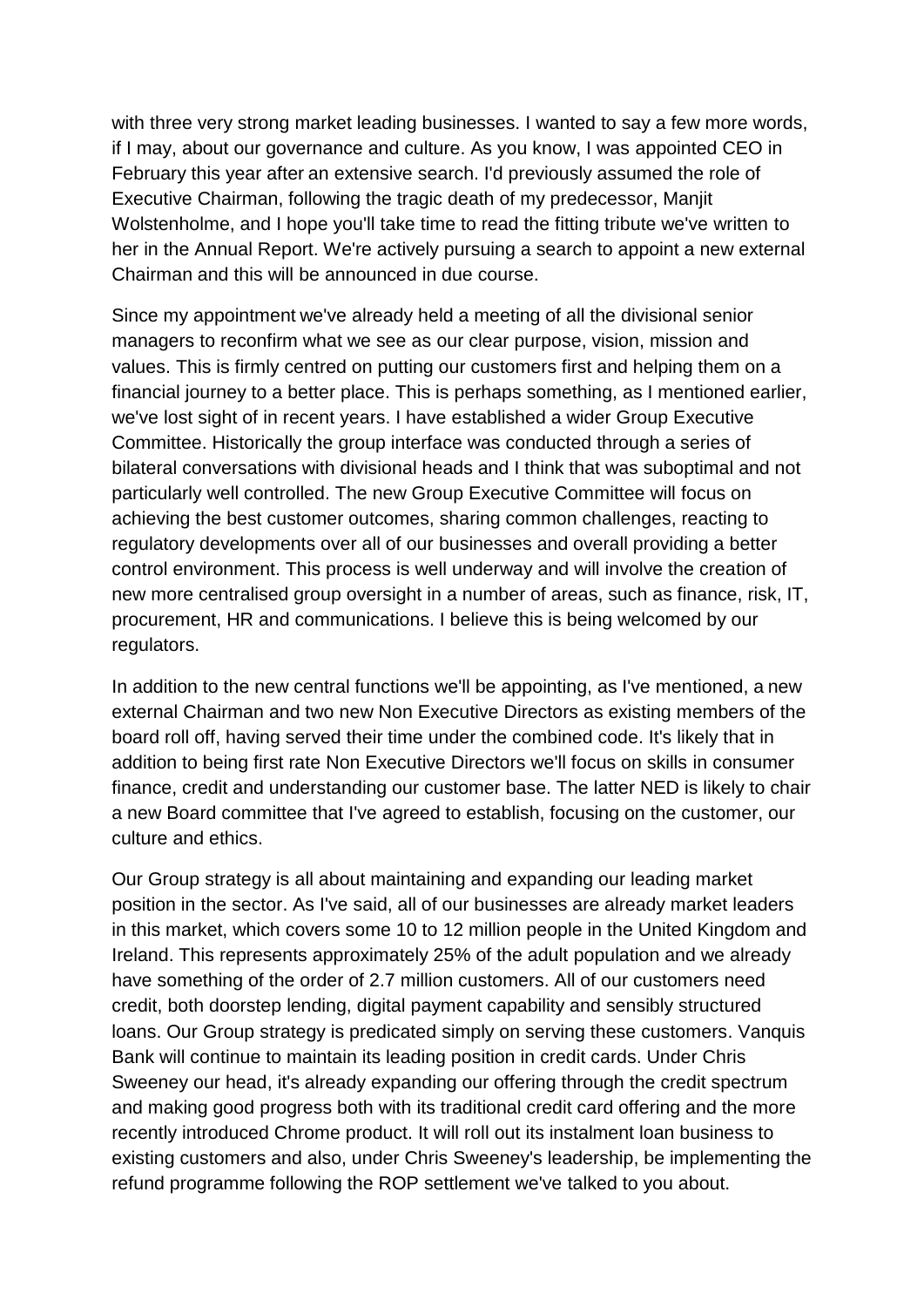CCD remains, by some margin, the largest player in the home credit market. It's more than twice the size of its nearest competitor. It's suffered the pain but it's now well placed to continue its recovery and will stand as an example as to how business should be done in the sector. We'll work collaboratively with the FCA to continue the division's corporate recovery programme and will move, as previously mentioned, to an annualised breakeven point in the second half of 2018 and clearly our goal is to secure authorisation during the course of the year. Satsuma will aim to move towards profitability in due course. We must continue to ensure we achieve greater alignment I believe with Vanquis and Satsuma over the coming months as there's a great degree of correlation between Vanquis's 1.7 million customers and the typical Satsuma borrower, more so than the typical home credit borrower. It's already a valuable brand and its weekly volume in new loans in early 2018 is very encouraging.

Moneybarn, run by Shamus, will continue to build on its strength as a leading non standard car finance house. It's expanding and moving offices. Scope I believe exists for a much greater cross selling into the Vanquis customer base, many of whom share a similar credit profile to those of Moneybarn's existing customers. Group synergies will be explored also in collection efficiencies and other areas where cross business collaboration can add value. Moneybarn will widen its channel and product range, for example expanding into motorbike finance and increasingly into light commercial vehicles and aims to build a much larger direct presence, diversifying away from its traditional reliance on its broker-ship relationship.

As mentioned before, we are and we will continue to build upon our leading market positions in our chosen sector. We will focus on the customer and provide them with the credit that they need. We have a good mix of businesses covering home credit, lending, credit card, secured and unsecured short term loans. These products have collectively produced a business which has demonstrated low volatility and good returns throughout the economic cycle. We've invested and will continue to invest in technology and our new digitally led applications will place us at the forefront of technology by offering customers financial health checks and access to credit. Our underwriting and collections capabilities will, through a combination of the skills of our people, deliver returns our shareholders expect. We've demonstrated today prudent capital management and our diversified funding base combining the capital markets, our lending banks and, of course, our important depositors in Vanquis Bank. We've strengthened and will continue to strengthen our risk and governance model and ensure that the home credit recovery continues to progress. In conclusion, this is a strong business which slipped up. However, we've steadied the ship and resolved the major uncertainties phased by the Group. There remains a lot of work to do but we're committed and determined to place the customer at the centre of our business plans and, through this, to deliver responsible growth to our shareholders. With our renewed and refreshed strong balance sheet and our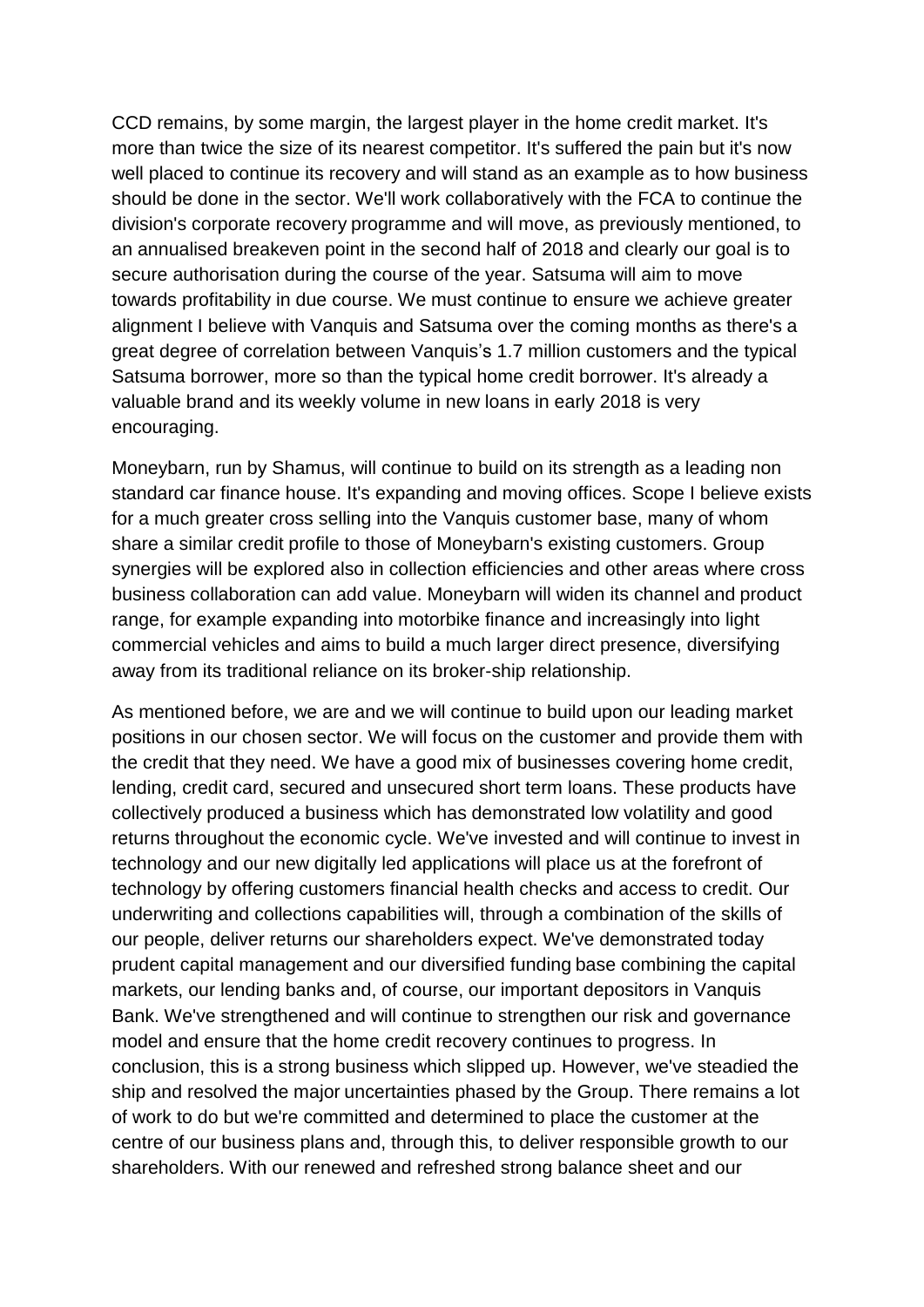investment grade rating we are well set for the future to deliver the receivables growth of between 5% and 10% that we've already talked to you about and a return on assets of approximately 10% and, as I've said, in 2019 we intend to return to full dividend strength. Whilst it's early in the year, all of our businesses have started very well and we'll update you further on the first quarter results on the 9th May. Thanks for listening. Very happy to take any questions but before you ask them can we hand you a microphone.

Good morning, it's Ian White from Autonomous Research. I just have one on capital please. You mentioned the 6.8% add on for conduct and operational risk to the extent that you're putting those issues behind you. Do you expect that to kind of fade away over time and are there any milestones you've agreed with the regulator to actually reduce that going forward?

Your analysis is correct. First of all, you know, why have those add ons been made? It's because of the crystallisation of a very serious operational risk and, through the eyes of the regulator, conduct issue in relation to the way we've treated customers on ROP interest. First of all there are no specific milestones that are agreed with the regulator to naturally see those capital allocations mitigated in a sort of structured way. However, I do think, and it's not going to be in 2018 but when you look forward, beyond 2018, as Chris is successfully moving the home credit business forward to profitability and proving to the satisfaction of the regulator, when there's been a sufficient period of observation really, that the controls and the conduct of the business and the way it's been run is delivering positive customer outcomes, which it is but needs to continue to do so, under a model which is new in the market, the employed model, that will just take a little bit of time and I think it will take a little bit of time to get the business authorized as well. I think it's more likely to be in the second half of the year when that observable evidence is in front of the Regulator. That's a long answer to say I think there's an opportunity for us to reassess. Our internal assessment of capita is what matters at the end of the day, which we put to the PRA and I think we will be a position to take some moderation at the appropriate pointing in time in the way I've described. Conduct risk is a little bit more difficult I think. A lot of the work that Malcolm's heading up in terms of putting better risk management framework into the Group and improving governance and so on are clearly very positive moves in terms of improving governance and will be recognised as such by the regulator, as Malcolm described. So again, I think there'll be some opportunity to, negotiate is obviously the wrong word, but to have a conversation with the Regulator about the allocation for conduct risk but, again, I think that's down the road when they can see the benefits of the work that needs to be done over the coming months.

Thanks ..., if I could just press you slightly on the extent to which the reduction might come in. What do you think we should be looking at as a sort of medium term sort of CET1 requirement for the business?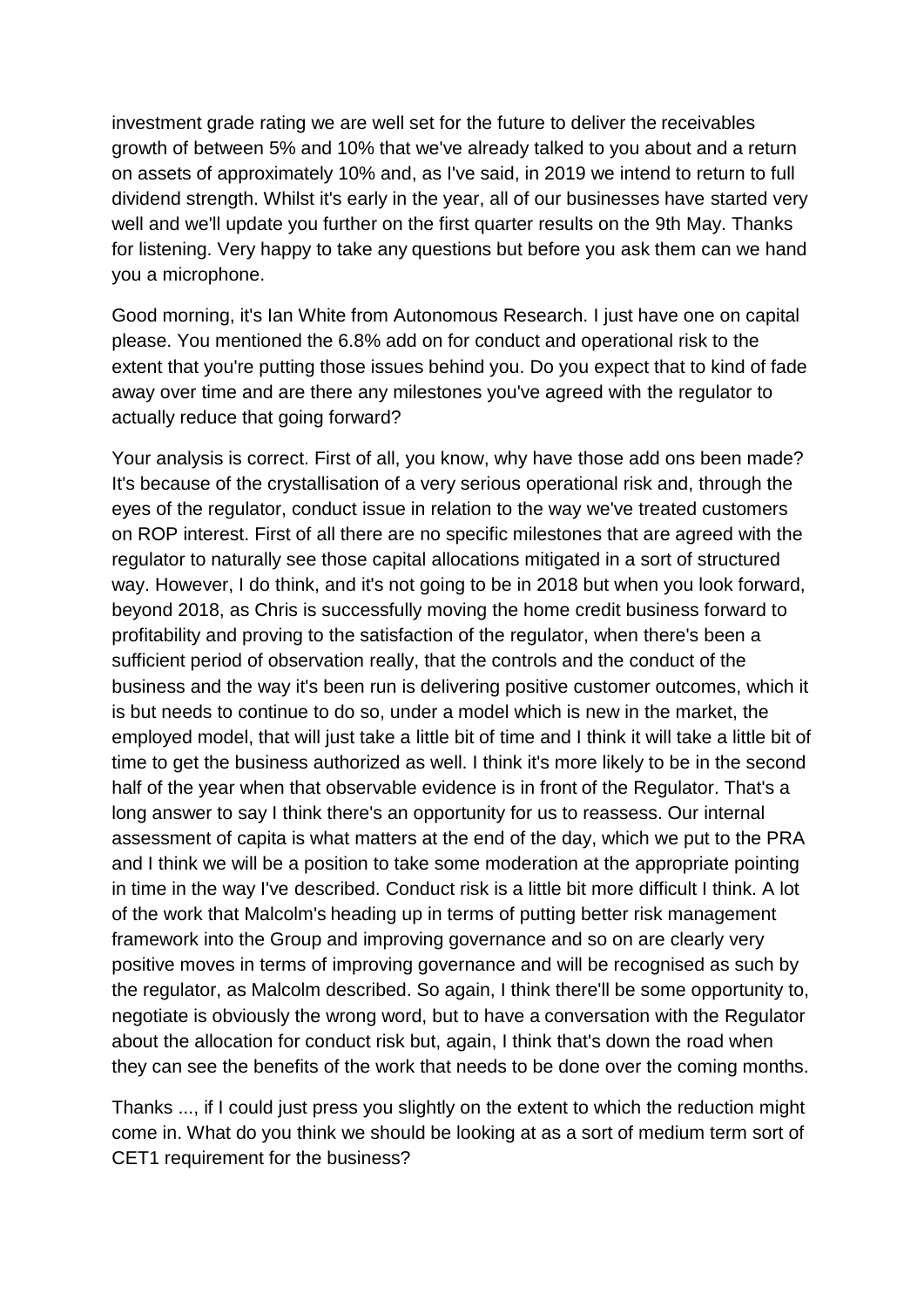You should be looking at us allocating capital at the rate of 25.5% of our risk weighted assets as we grow our receivables book. I think it would just be unwise or imprudent to make any other assumption and that is the assumption we have made and that is the assumption that sits behind the dividend policy that was explained on my last slide and Malcolm's reference as well.

Thanks, that's clear.

Hi good morning. It's Gurjit Kambo, JP Morgan Cazenove. I've got three questions for each of the divisions. Firstly, on Vanquis: what's the competitive landscape like within the Chrome business relative to perhaps the other credit cards that you have out there? Second one, just in home credit. In terms of agent numbers, have you seen some stability there and also are most of the vacancies that you want to be filled filled now. Finally, just on Moneybarn. In terms of risk adjusted margin, obviously ... were what drove that down last year and your tightening Q2, do we expect more stability for our RAM in 2018?

So on competitive landscape it's not changed too much. Clearly, Chrome competes head on with Capital One and Barclaycard, a little bit with NewDay but we're not seeing any sort of shift in that landscape and interestingly we've not seen any change in their strategy in dealing with our card either. Then Chris will answer the question on home credit.

In terms of agent numbers – and people still refer to them as agents actually. They're now called Customer Experience Managers. The answer is yes, we have the number that we plan to have, the vacancies that we've got are being filled as they come around, although the rate of attrition is reduced. We're actually reducing the absolute number a little bit because there's less customers for them to look after and the model is settling down. So, that reduction is coming through sort of natural means but we've got a full complement of people now, yes.

And finally, thank you, Shamus?

As you're aware we took some action during 2017 and we're expecting risk adjustment margins to stabilise throughout 2018.

Thank you.

Hi, it's Gary Greenwood at Shore Capital. I just wanted to ask about the ROP product and just to clarify, in terms of numbers, the contribution to profit that it made in 2017 and then how we should think about that going forward given the impact of the redress, the potential reintroduction of the product and the run off of the existing book. So we'll continue to build the back book in the usual way. We continually review the products and the benefits and so on. As we explained during the presentation, I think we need to go through a product governance process internally,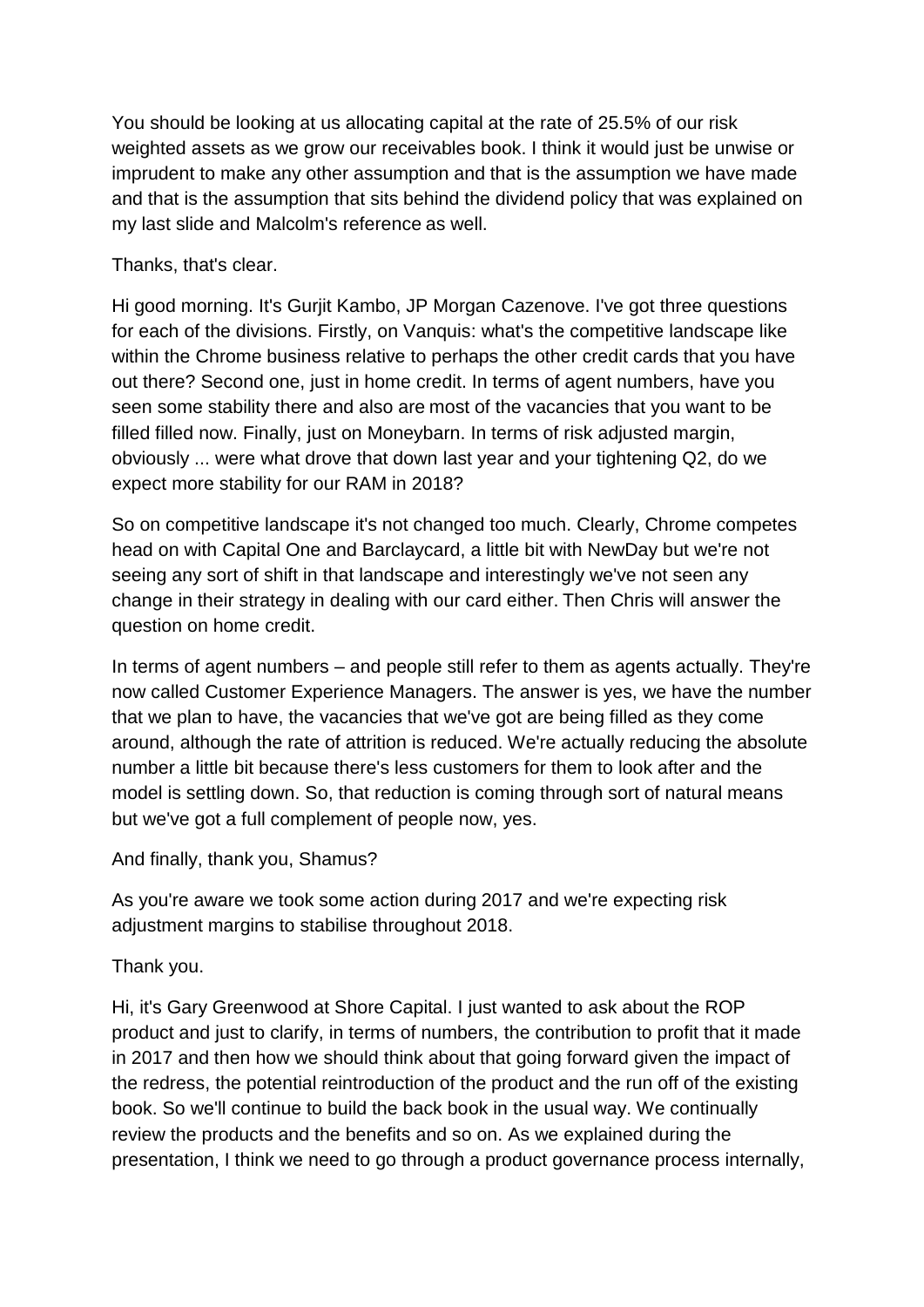as you would in relation to any re-introduction of product that hasn't effectively been presented to customers over the last 20 months or so and that will also involve a dialogue with the Regulator. You'll understand that has not been our priority. Up to today our priority has been getting resolutions. So that will take a period of time and on that basis we haven't guesstimated precisely what the revenue stream will be from presenting ROP in due course to new customers. The income in 2017 was circa £65 million and you can expect that to reduce again in 2018. I'm thinking of a number of between £10 and £15 million through natural run off on the assumption that we're not presenting the product to new customers for a period of time.

## And the margin on that?

We don't give the margin numbers on that. It depends how you cost it against the overhead in business. It's a contribution that's made as a result of an existing relationship with a customer and I'm avoiding answering the question.

Fair enough.

I mean the utility of the product and the value that the product provides to customers can be valued and fully supported, just to be clear, from an economic point of view.

Any other questions? Two over here.

Thank you. Following up on the impact of ROP on the risk adjusted margin in Vanquis, has there been any impact on the impairments? Like have you seen that the customers who did have ROP had lower impairments than the other customers?

Yes indeed. That is the dynamic and the main feature of the product is that it if a customer gets into difficulties, such as losing income, for example, or illness or whatever, it freezes a customer's account for up to two years and that gives the customer the opportunity to get back on their feet and that's a positive experience for the customer and obviously mitigates against the impairment that would otherwise have arisen. Don't get me wrong, we impair the customer regardless of whether they have the ROP product, so it's not a positive event from an accounting point of view but from the customer's point of view the ability to freeze the account, get back on their feet and then hopefully recommence a well serviced relationship with Vanquis is a real benefit.

But then as the ROP's being phased out should we expect any impact on the impairments?

It's not being phased out.

Or as it naturally runs off? I mean you said that there's an impact...

If we weren't going to introduce the sale of the product naturally, and what we've seen since April 2016, when we voluntarily took the product out of the market whilst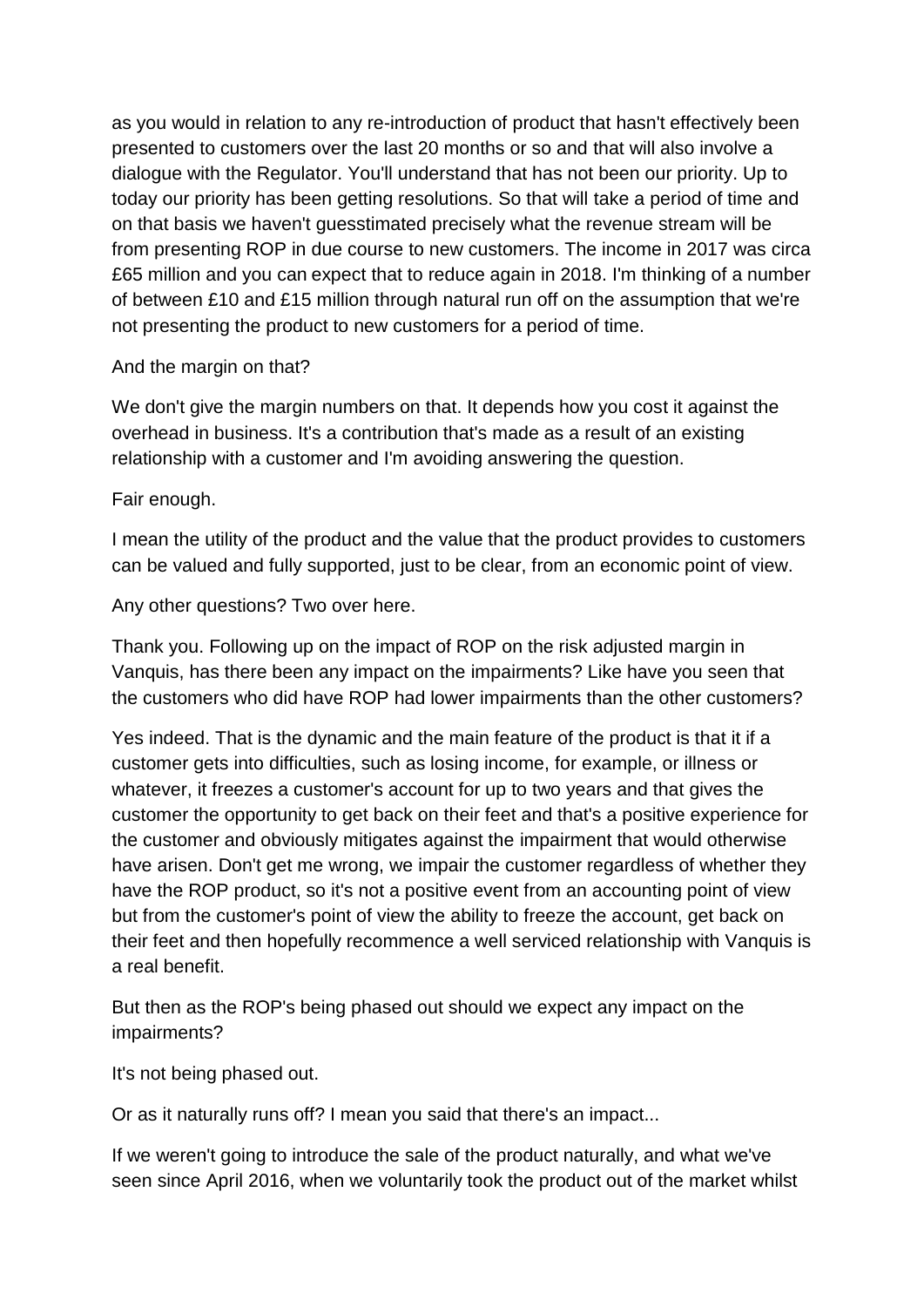we went through a discussion with the FCA, it would naturally run off over a four or five year period, if that helps you?

Right but I'm trying to ascertain whether it's going to have any impact on the impairments?

No.

OK, thank you. Another question on the maturity, assuming that the rights issue is a success. What are your thoughts about addressing your capital structure?

We have addressed the capital structure. It is where it is right now. I mean the main change, which is just a continuation of the direction we were going in is really to ring fence the funding within Vanquis Bank, retail deposits, and then to reestablish access to banking and capital debt markets in the non bank entity. I don't think you'll see any other change to the capital structure.

# Thank you.

Morning. It's Justin Bates from Liberum. Could you just clarify your target of 10% return on asset. Does that include or exclude the reintroduction of ROP?

We've set that on a relatively prudent basis. We haven't worked through the reintroduction of ROP and therefore we're being cautious both in terms of the profitability of Vanquis and in terms of the rate of recovery within home collecting credit in pitching at ten. So we can clearly update those targets as we make progress on both those fronts.

# OK thank you.

Morning. Portia Patel from Liberum. Just a question on Vanquis. If I can ask you to just elaborate on your comment Andrew about the CLI programme and new customer on-boarding being flattened. So how should we think about receivables growth for Vanquis both in 2018 and 2019 on that basis?

In 2018 you should think of it as being flattened, you should think about the momentum, the natural momentum we get from having added customers progressively in recent years who then, effectively, benefit from the credit line increase programme that we put them through. Just that momentum would naturally add something like 10% or so to receivables, something of that order if you do the maths. So the impact in 2018 will be that the persistent debt policy published, given it is pretty well finalised now, ultimately resulting from the credit card market study by the FCA, will probably reduce growth by about 5%. So of that 10% roughly 5% is our estimate as to what the impact of applying those new policies will be and we can talk in more detail about that if you wish. In relation to more exacting affordability checking, where we're at a stage where we're still in dialogue with the FCA around